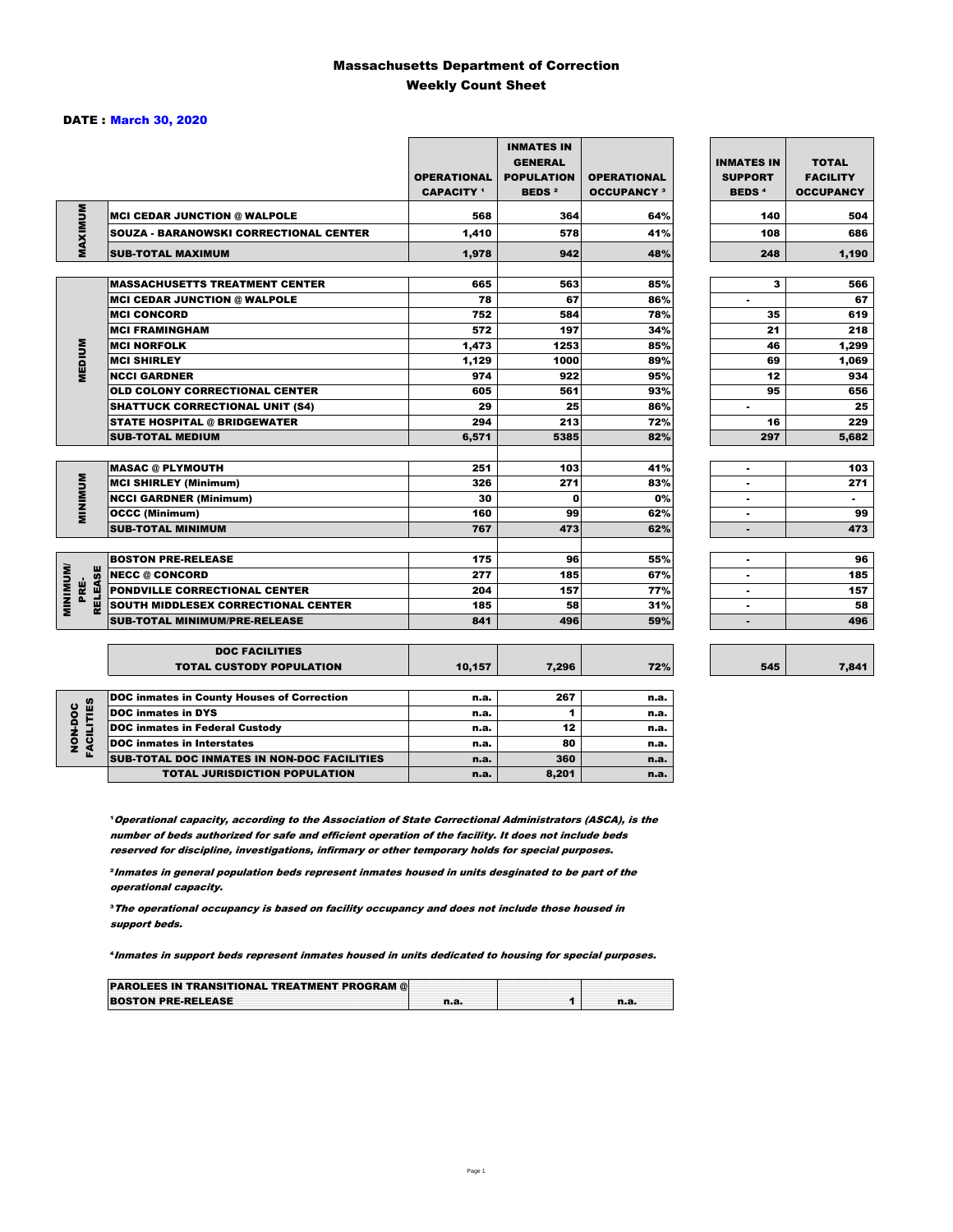### Massachusetts Department of Correction Weekly Count Sheet

| <b>CORRECTIONAL FACILITIES</b>      | <b>TREATMENT</b> | <b>FACILITY</b>  |
|-------------------------------------|------------------|------------------|
| <b>HOSPITAL MISSION</b>             | <b>BEDS</b>      | <b>OCCUPANCY</b> |
| <b>SHATTUCK CORRECTIONAL UNIT</b>   | 29               | 25               |
| <b>STATE HOSPITAL @ BRIDGEWATER</b> | 372              | 213              |
| <b>TOTAL</b>                        | 401              | 238              |

|                                                                | <b>FACILITY</b>  |
|----------------------------------------------------------------|------------------|
| <b>DOC INMATES IN COUNTY FACILITIES</b>                        | <b>OCCUPANCY</b> |
| <b>BARNSTABLE COUNTY</b>                                       |                  |
| <b>BERKSHIRE COUNTY</b>                                        | 10               |
| <b>BRISTOL COUNTY</b>                                          |                  |
| <b>DUKES COUNTY</b>                                            | 0                |
| <b>ESSEX COUNTY</b>                                            | 5                |
| <b>FRANKLIN COUNTY</b>                                         | 16               |
| <b>HAMPDEN COUNTY*</b>                                         | 170              |
| <b>HAMPSHIRE COUNTY</b>                                        | 11               |
| <b>MIDDLESEX COUNTY</b>                                        |                  |
| <b>NORFOLK COUNTY</b>                                          |                  |
| <b>PLYMOUTH COUNTY</b>                                         | 54               |
| <b>SUFFOLK COUNTY</b>                                          | 1                |
| <b>WORCESTER COUNTY</b>                                        | 0                |
| <b>TOTAL</b>                                                   | 267              |
| *Note* Hampden County has 79 Section 35 inmates (Stoney Brook) |                  |

|                                        | <b>FACILITY</b>  |
|----------------------------------------|------------------|
| <b>DOC INMATES IN OTHER FACILITIES</b> | <b>OCCUPANCY</b> |
| <b>FEDERAL BUREAU OF PRISONS</b>       | 12 <sub>2</sub>  |
| <b>DYS</b>                             |                  |
| <b>INTERSTATES</b>                     | 80               |
| <b>TOTAL</b>                           | 93               |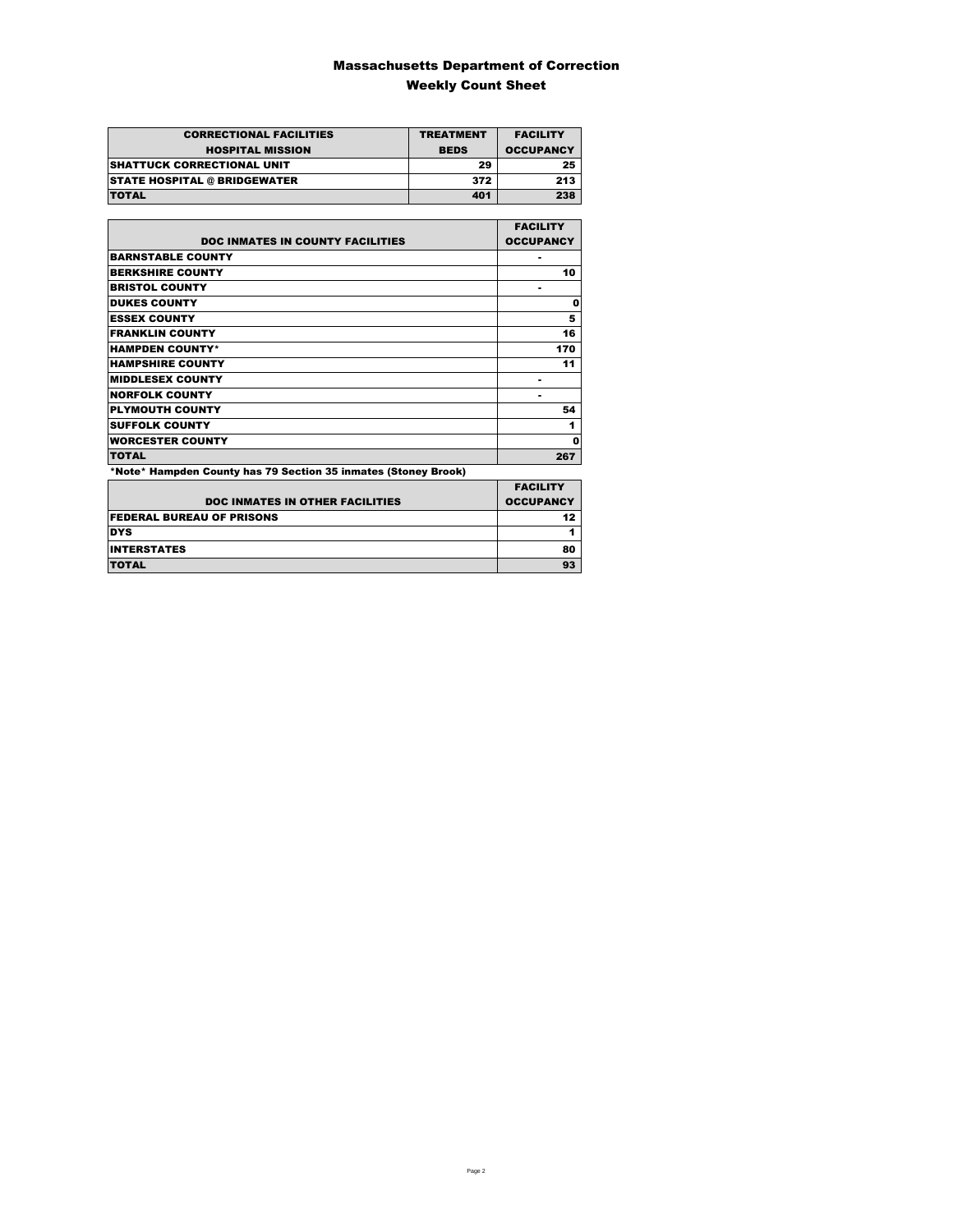#### **03/30/20**

| <b>COUNTY</b>                           | <b>SECURITY LEVEL</b>                |                                  |                              |                            |                                |                                |                                  |                                |                                     |                           | <b>TOTAL</b>                  |                         |
|-----------------------------------------|--------------------------------------|----------------------------------|------------------------------|----------------------------|--------------------------------|--------------------------------|----------------------------------|--------------------------------|-------------------------------------|---------------------------|-------------------------------|-------------------------|
| <b>BARNSTABLE</b>                       | <b>TYPE</b>                          | <b>MAXIMUM</b>                   |                              | <b>MEDIUM</b>              |                                |                                | <b>MINIMUM</b>                   |                                | <b>PRE-RELEASE</b>                  |                           | <b>TOTAL</b>                  |                         |
|                                         |                                      | <b>MALE</b>                      | <b>FEMALE</b>                | <b>MALE</b>                | <b>FEMALE</b>                  | <b>MALE</b>                    | <b>FEMALE</b>                    | <b>MALE</b>                    | <b>FEMALE</b>                       | <b>MALE</b>               | <b>FEMALE</b>                 | <b>FACILITY</b>         |
|                                         | <b>COUNTY</b>                        | $\mathbf 0$                      | $\mathbf{0}$                 | 113                        | 10                             | $\mathbf{0}$                   | 0                                | $\mathbf{0}$                   | $\overline{0}$                      | 113                       | 10                            | 123                     |
| <b>HOUSE OF</b>                         | <b>STATE</b>                         | $\mathbf 0$                      | $\mathbf{0}$                 | 0                          | 0                              | $\mathbf{0}$                   | 0                                | $\mathbf{0}$                   | $\overline{0}$                      | 0                         | 0                             | 0                       |
| <b>CORRECTION</b>                       | <b>FEDERAL</b><br><b>TOTAL</b>       | $\overline{0}$<br>$\mathbf 0$    | $\Omega$<br>$\mathbf{0}$     | 0<br>113                   | $\overline{0}$<br>10           | $\mathbf{0}$<br>$\mathbf{0}$   | $\overline{0}$<br>$\mathbf 0$    | $\Omega$<br>$\mathbf{0}$       | $\overline{0}$<br>$\overline{0}$    | $\mathbf 0$<br>113        | 0<br>10                       | $\mathbf 0$<br>123      |
|                                         | <b>COUNTY</b>                        | $\mathbf 0$                      | $\mathbf{0}$                 | 87                         | 6                              | $\mathbf{0}$                   | $\mathbf 0$                      | $\mathbf{0}$                   | $\mathbf 0$                         | 87                        | 6                             | 93                      |
| JAIL                                    | <b>OTHER COUNTY</b>                  | $\overline{0}$                   | $\Omega$                     | 1                          | 1                              | $\Omega$                       | $\overline{0}$                   | $\Omega$                       | $\overline{0}$                      | 1                         | 1                             | $\overline{\mathbf{c}}$ |
|                                         | <b>FEDERAL</b>                       | 0                                | $\mathbf{0}$                 | 0                          | 0                              | $\mathbf{0}$                   | 0                                | $\mathbf 0$                    | $\mathbf{0}$                        | 0                         | 0                             | $\overline{0}$          |
|                                         | <b>TOTAL</b>                         | $\overline{0}$                   | $\overline{0}$               | 88                         | $\overline{7}$                 | $\mathbf 0$                    | $\overline{0}$                   | $\Omega$                       | $\overline{0}$                      | 88                        | $\overline{7}$                | 95                      |
|                                         | <b>FACILITY TOTAL</b>                | $\mathbf{0}$                     | $\mathbf{0}$                 | 201                        | 17                             | $\mathbf{0}$                   | $\bf{0}$                         | 0                              | $\mathbf{0}$                        | 201                       | 17                            | 218                     |
| <b>BERKSHIRE</b>                        | <b>TYPE</b>                          | <b>MAXIMUM</b>                   |                              |                            | <b>MEDIUM</b>                  |                                | <b>MINIMUM</b>                   |                                | <b>PRE-RELEASE</b>                  |                           | <b>TOTAL</b>                  |                         |
|                                         |                                      | <b>MALE</b>                      | <b>FEMALE</b>                | <b>MALE</b>                | <b>FEMALE</b>                  | <b>MALE</b>                    | <b>FEMALE</b>                    | <b>MALE</b>                    | <b>FEMALE</b>                       | <b>MALE</b>               | <b>FEMALE</b>                 | <b>FACILITY</b>         |
|                                         | <b>COUNTY</b>                        | 0                                | $\mathbf 0$                  | 87                         | 0                              | $\mathbf{0}$                   | $\mathbf{0}$                     | $\mathbf{0}$                   | $\mathbf{0}$                        | 87                        | 0                             | 87                      |
| <b>HOUSE OF</b>                         | <b>STATE</b>                         | $\mathbf 0$                      | $\mathbf{0}$                 | 10                         | $\mathbf 0$                    | $\mathbf{0}$                   | $\mathbf 0$                      | $\mathbf{0}$                   | $\overline{0}$                      | 10                        | $\mathbf{0}$                  | 10                      |
| <b>CORRECTION</b>                       | <b>FEDERAL</b>                       | $\mathbf{0}$<br>$\overline{0}$   | $\mathbf{0}$<br>$\mathbf{0}$ | 0<br>97                    | $\mathbf{0}$<br>$\overline{0}$ | $\mathbf{0}$<br>$\Omega$       | $\mathbf{0}$<br>$\overline{0}$   | $\mathbf{0}$<br>$\overline{0}$ | $\overline{0}$<br>$\overline{0}$    | $\mathbf 0$<br>97         | $\mathbf 0$<br>$\overline{0}$ | $\mathbf 0$<br>97       |
|                                         | <b>TOTAL</b><br><b>COUNTY</b>        | $\overline{0}$                   | $\Omega$                     | 86                         | $\overline{0}$                 | $\mathbf 0$                    | $\overline{0}$                   | $\overline{0}$                 | $\overline{0}$                      | 86                        | $\mathbf 0$                   | 86                      |
| JAIL                                    | <b>OTHER COUNTY</b>                  | $\mathbf 0$                      | $\mathbf{0}$                 | 0                          | $\overline{0}$                 | $\mathbf{0}$                   | $\mathbf 0$                      | $\mathbf 0$                    | $\overline{0}$                      | 0                         | 0                             | 0                       |
|                                         | <b>FEDERAL</b>                       | $\overline{0}$                   | $\mathbf{0}$                 | 0                          | $\overline{0}$                 | $\mathbf{0}$                   | $\mathbf 0$                      | $\mathbf 0$                    | $\overline{0}$                      | $\mathbf 0$               | $\mathbf{0}$                  | $\mathbf 0$             |
|                                         | <b>TOTAL</b>                         | $\mathbf 0$                      | $\mathbf{0}$                 | 86                         | $\mathbf 0$                    | $\overline{0}$                 | $\mathbf 0$                      | $\mathbf{0}$                   | $\mathbf 0$                         | 86                        | $\mathbf{0}$                  | 86                      |
|                                         | <b>FACILITY TOTAL</b>                | $\mathbf 0$                      | $\bf{0}$                     | 183                        | $\mathbf 0$                    | 0                              | $\mathbf 0$                      | $\mathbf{0}$                   | $\mathbf{0}$                        | 183                       | 0                             | 183                     |
| <b>BRISTOL</b>                          | <b>TYPE</b>                          | <b>MAXIMUM</b>                   |                              |                            | <b>MEDIUM</b>                  |                                | <b>MINIMUM</b>                   |                                | <b>PRE-RELEASE</b>                  |                           | <b>TOTAL</b>                  |                         |
| <b>Ash Street</b>                       |                                      | <b>MALE</b>                      | <b>FEMALE</b>                | <b>MALE</b>                | <b>FEMALE</b>                  | <b>MALE</b>                    | <b>FEMALE</b>                    | <b>MALE</b>                    | <b>FEMALE</b>                       | <b>MALE</b>               | <b>FEMALE</b>                 | <b>FACILITY</b>         |
|                                         | <b>COUNTY</b>                        | $\mathbf 0$                      | $\mathbf{0}$                 | 18                         | $\mathbf 0$                    | $\mathbf{0}$                   | $\mathbf{0}$                     | $\mathbf{0}$                   | $\overline{0}$                      | 18                        | 0                             | 18                      |
| <b>HOUSE OF</b>                         | <b>STATE</b>                         | 0                                | $\mathbf{0}$                 | 0                          | $\mathbf 0$                    | $\Omega$                       | 0                                | $\mathbf{0}$                   | $\mathbf{0}$                        | $\mathbf 0$               | 0                             | $\bf{0}$                |
| <b>CORRECTION</b>                       | <b>FEDERAL</b>                       | $\overline{0}$                   | $\mathbf{0}$                 | 0                          | $\mathbf 0$                    | $\mathbf{0}$                   | $\mathbf 0$                      | $\mathbf{0}$                   | $\overline{0}$                      | $\mathbf 0$               | $\mathbf{0}$                  | $\mathbf 0$             |
|                                         | <b>TOTAL</b>                         | $\mathbf 0$                      | $\mathbf{0}$                 | 18                         | $\mathbf 0$<br>$\Omega$        | $\mathbf{0}$<br>$\Omega$       | $\mathbf 0$                      | $\mathbf{0}$<br>$\Omega$       | $\mathbf 0$                         | 18                        | $\overline{0}$                | 18                      |
| JAIL                                    | <b>COUNTY</b><br><b>OTHER COUNTY</b> | $\overline{0}$<br>$\overline{0}$ | $\Omega$<br>$\mathbf 0$      | 99<br>0                    | $\overline{0}$                 | $\mathbf{0}$                   | $\overline{0}$<br>$\overline{0}$ | 0                              | $\overline{0}$<br>$\Omega$          | 99<br>$\mathbf 0$         | $\mathbf{0}$<br>$\mathbf 0$   | 99<br>$\mathbf 0$       |
|                                         | FEDERAL                              | $\mathbf 0$                      | $\mathbf{0}$                 | 0                          | $\overline{0}$                 | $\mathbf{0}$                   | 0                                | $\Omega$                       |                                     | 0                         | 0                             | $\bf{0}$                |
|                                         | <b>TOTAL</b>                         | $\overline{0}$                   | $\overline{0}$               | 99                         | $\overline{0}$                 | $\overline{0}$                 | $\overline{0}$                   | $\Omega$                       | $\overline{0}$                      | 99                        | $\overline{0}$                | 99                      |
|                                         | <b>FACILITY TOTAL</b>                | 0                                | 0                            | 117                        | 0                              | 0                              | 0                                | 0                              | 0                                   | 117                       | 0                             | 117                     |
| <b>BRISTOL</b>                          | <b>TYPE</b>                          | <b>MAXIMUM</b>                   |                              |                            | <b>MEDIUM</b>                  |                                | <b>MINIMUM</b>                   |                                | <b>PRE-RELEASE</b>                  |                           | <b>TOTAL</b>                  |                         |
| <b>Dartmouth</b>                        |                                      | <b>MALE</b>                      | <b>FEMALE</b>                | <b>MALE</b>                | <b>FEMALE</b>                  | <b>MALE</b>                    | <b>FEMALE</b>                    | <b>MALE</b>                    | <b>FEMALE</b>                       | <b>MALE</b>               | <b>FEMALE</b>                 | <b>FACILITY</b>         |
|                                         | <b>COUNTY</b>                        | $\overline{0}$                   | $\mathbf{0}$                 | 235                        | 1                              | 0                              | 0                                | $\mathbf{0}$                   | $\overline{0}$                      | 235                       | 1                             | 236                     |
| <b>HOUSE OF</b>                         | <b>STATE</b>                         | 0                                | $\mathbf{0}$                 | 0                          | 0                              | 0                              | 0                                | $\mathbf 0$                    | $\mathbf 0$                         | 0                         | 0                             | 0                       |
| <b>CORRECTION</b>                       | <b>FEDERAL</b>                       | $\overline{0}$                   | $\mathbf{0}$                 | 0                          | 0                              | $\mathbf 0$                    | 0                                | $\mathbf 0$                    | $\mathbf{0}$                        | $\mathbf 0$               | 0                             | $\mathbf 0$             |
|                                         | <b>TOTAL</b>                         | $\overline{0}$<br>$\mathbf 0$    | $\mathbf{0}$<br>$\mathbf{0}$ | 235                        | 1                              | $\overline{0}$<br>$\mathbf{0}$ | $\overline{0}$<br>$\mathbf 0$    | $\mathbf{0}$<br>$\mathbf{0}$   | $\overline{0}$<br>$\mathbf 0$       | 235                       | $\mathbf{1}$                  | 236                     |
| <b>JAIL</b>                             | <b>COUNTY</b><br><b>OTHER COUNTY</b> | $\overline{0}$                   | $\Omega$                     | 316<br>140                 | 13<br>$\mathbf 0$              | $\Omega$                       | $\overline{0}$                   | $\Omega$                       | $\overline{0}$                      | 316<br>140                | 13<br>0                       | 329<br>140              |
|                                         | <b>FEDERAL</b>                       | $\mathbf 0$                      | $\mathbf{0}$                 | 0                          | 0                              | $\mathbf{0}$                   | $\mathbf 0$                      | $\mathbf 0$                    | $\overline{0}$                      | $\mathbf 0$               | $\mathbf 0$                   | $\mathbf 0$             |
|                                         | <b>TOTAL</b>                         | $\mathbf 0$                      | $\overline{0}$               | 456                        | 13                             | $\mathbf{0}$                   | $\mathbf 0$                      | $\overline{0}$                 | $\overline{0}$                      | 456                       | 13                            | 469                     |
|                                         | <b>FACILITY TOTAL</b>                | 0                                | $\mathbf{0}$                 | 691                        | 14                             | $\mathbf{0}$                   | $\bf{0}$                         | 0                              | 0                                   | 691                       | 14                            | 705                     |
|                                         | <b>TYPE</b>                          |                                  |                              |                            |                                |                                |                                  |                                | <b>PRE-RELEASE</b>                  |                           |                               |                         |
| <b>BRISTOL</b><br><b>Women's Center</b> |                                      | <b>MAXIMUM</b><br><b>MALE</b>    | <b>FEMALE</b>                | <b>MALE</b>                | <b>MEDIUM</b><br><b>FEMALE</b> | <b>MALE</b>                    | <b>MINIMUM</b><br><b>FEMALE</b>  | <b>MALE</b>                    | <b>FEMALE</b>                       | <b>MALE</b>               | <b>TOTAL</b><br><b>FEMALE</b> | <b>FACILITY</b>         |
|                                         | <b>COUNTY</b>                        | 0                                | 0                            | $\mathbf 0$                | 12                             | $\mathbf 0$                    | 6                                | $\mathbf{0}$                   | $\mathbf{0}$                        | $\mathbf{0}$              | 18                            | 18                      |
| <b>SENTENCED</b>                        | <b>STATE</b>                         | $\Omega$                         | $\Omega$                     | $\Omega$                   | $\Omega$                       | $\Omega$                       | $\Omega$                         | $\Omega$                       | $\Omega$                            | $\mathbf{0}$              | $\mathbf 0$                   | $\mathbf 0$             |
|                                         | <b>FEDERAL</b>                       | $\mathbf 0$                      | $\mathbf 0$                  | 0                          | $\mathbf 0$                    | $\mathbf 0$                    | $\mathbf 0$                      | $\mathbf 0$                    | $\mathbf 0$                         | $\pmb{0}$                 | 0                             | $\pmb{0}$               |
|                                         | <b>TOTAL</b>                         | $\mathbf 0$                      | $\mathbf{0}$                 | $\mathbf 0$                | 12                             | $\mathbf 0$                    | $6\phantom{1}6$                  | $\mathbf{0}$                   | $\overline{0}$                      | $\mathbf 0$               | 18                            | 18                      |
| <b>UNSENTENCED</b>                      | <b>COUNTY</b><br>INS                 | $\mathbf 0$<br>0                 | $\mathbf 0$<br>$\mathbf 0$   | 0<br>$\mathbf 0$           | 19<br>9                        | $\mathbf{0}$<br>$\mathbf{0}$   | $\mathbf 0$<br>$\overline{0}$    | $\overline{0}$<br>$\mathbf{0}$ | $\mathbf 0$<br>$\mathbf{0}$         | $\pmb{0}$<br>$\mathbf{0}$ | 19<br>9                       | 19<br>9                 |
|                                         | <b>FEDERAL</b>                       | $\mathbf 0$                      | $\mathbf 0$                  | $\mathbf 0$                | $\overline{0}$                 | $\mathbf{0}$                   | $\mathbf 0$                      | $\mathbf{0}$                   | $\mathbf 0$                         | $\pmb{0}$                 | $\mathbf 0$                   | $\mathbf 0$             |
|                                         | <b>TOTAL</b>                         | $\overline{0}$                   | $\mathbf{0}$                 | $\mathbf 0$                | 28                             | $\overline{0}$                 | $\mathbf{0}$                     | $\mathbf{0}$                   | $\mathbf 0$                         | $\mathbf 0$               | 28                            | 28                      |
|                                         | <b>FACILITY TOTAL</b>                | $\mathbf{0}$                     | $\bf{0}$                     | 0                          | 40                             | 0                              | 6                                | $\mathbf{0}$                   | 0                                   | 0                         | 46                            | 46                      |
|                                         |                                      |                                  |                              |                            |                                |                                |                                  |                                |                                     |                           |                               |                         |
| <b>DUKES</b>                            | <b>TYPE</b>                          | <b>MAXIMUM</b><br><b>MALE</b>    | <b>FEMALE</b>                | <b>MALE</b>                | <b>MEDIUM</b><br><b>FEMALE</b> | <b>MALE</b>                    | <b>MINIMUM</b><br><b>FEMALE</b>  | <b>MALE</b>                    | <b>PRE-RELEASE</b><br><b>FEMALE</b> | <b>MALE</b>               | <b>TOTAL</b>                  | <b>FEMALE FACILITY</b>  |
|                                         | <b>COUNTY</b>                        | 3                                | $\mathbf{0}$                 | 5                          | $\mathbf 0$                    | 5                              | $\mathbf{0}$                     | $\mathbf 0$                    | $\mathbf 0$                         | 13                        | 0                             | 13                      |
| <b>HOUSE OF</b>                         | <b>STATE</b>                         | $\mathbf 0$                      | $\mathbf 0$                  | 0                          | $\mathbf 0$                    | $\overline{0}$                 | 0                                | 0                              | $\mathbf 0$                         | $\mathbf 0$               | $\mathbf 0$                   | $\mathbf 0$             |
| <b>CORRECTION</b>                       | <b>FEDERAL</b>                       | 0                                | $\mathbf 0$                  | 0                          | 0                              | $\mathbf{0}$                   | 0                                | 0                              | $\overline{0}$                      | 0                         | 0                             | $\mathbf 0$             |
|                                         | <b>TOTAL</b>                         | $\mathbf{3}$                     | $\mathbf{0}$                 | $\sqrt{5}$                 | $\mathbf 0$                    | 5                              | $\mathbf 0$                      | $\mathbf{0}$                   | $\overline{0}$                      | 13                        | $\mathbf 0$                   | 13                      |
| <b>JAIL</b>                             | <b>COUNTY</b><br><b>OTHER COUNTY</b> | $\pmb{0}$<br>0                   | $\mathbf 0$<br>$\mathbf{0}$  | $\mathbf 0$<br>$\mathbf 0$ | $\mathbf 0$<br>$\overline{0}$  | $\mathbf{0}$<br>$\mathbf{0}$   | $\mathbf 0$<br>$\mathbf{0}$      | $\mathbf 0$<br>$\mathbf{0}$    | $\mathbf 0$<br>$\mathbf{0}$         | $\mathbf 0$<br>$\pmb{0}$  | $\mathbf{0}$<br>$\mathbf 0$   | $\pmb{0}$<br>$\pmb{0}$  |
|                                         | <b>FEDERAL</b>                       | 0                                | $\mathbf{0}$                 | $\pmb{0}$                  | $\mathbf 0$                    | $\mathbf{0}$                   | 0                                | $\mathbf{0}$                   | $\mathbf 0$                         | $\pmb{0}$                 | $\mathbf 0$                   | $\pmb{0}$               |
|                                         | <b>TOTAL</b>                         | $\mathbf 0$                      | $\mathbf{0}$                 | $\mathbf 0$                | $\mathbf 0$                    | $\mathbf 0$                    | $\mathbf 0$                      | $\mathbf{0}$                   |                                     | $\mathbf 0$               | $\mathbf 0$                   | $\pmb{0}$               |
|                                         | <b>FACILITY TOTAL</b>                | 3                                | $\mathbf{0}$                 | 5                          | 0                              | 5 <sub>5</sub>                 | 0                                | $\mathbf{0}$                   |                                     | 13                        | $\mathbf 0$                   | 13                      |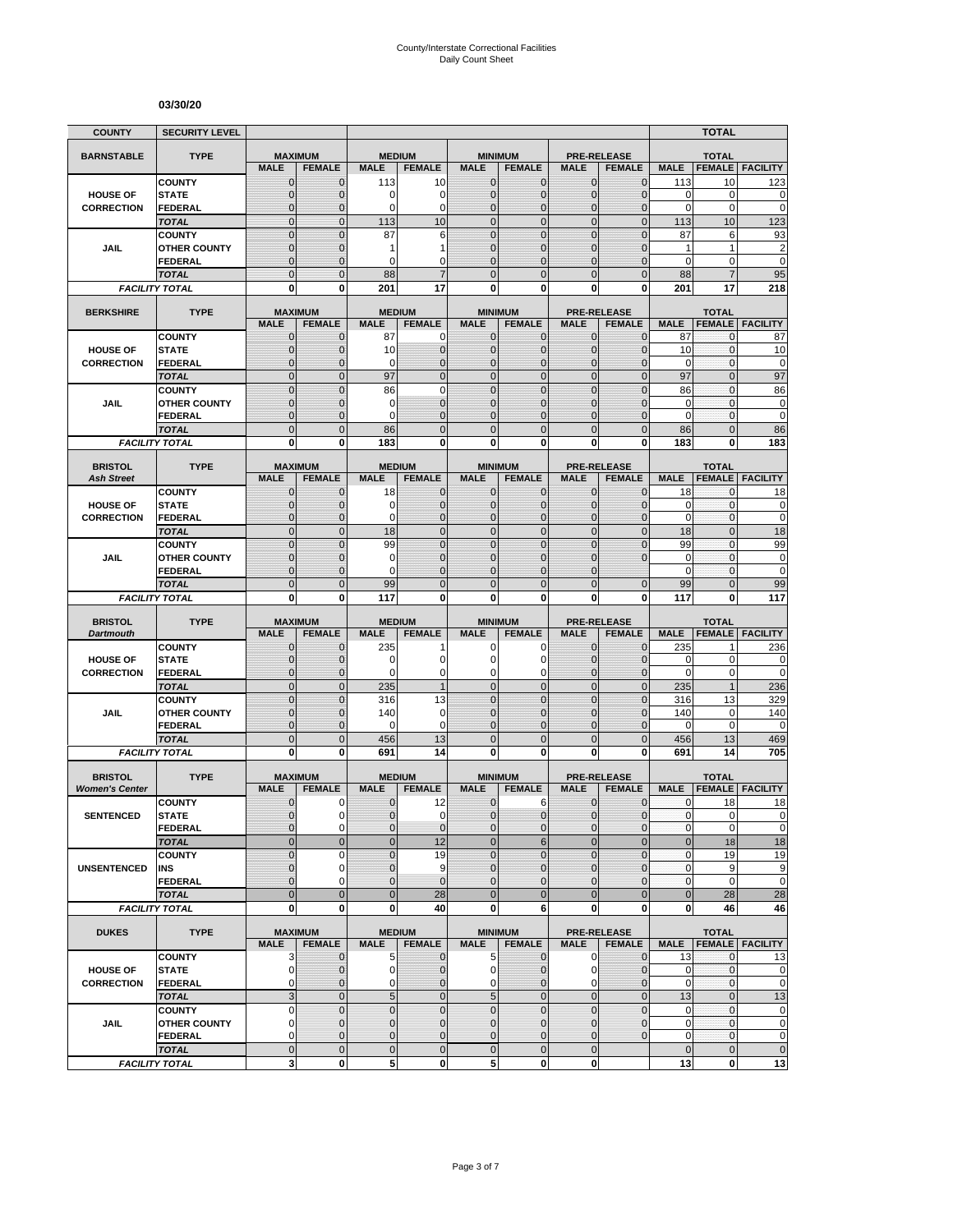# County/Interstate Correctional Facilities Daily Count Sheet

| <b>ESSEX</b>                            | <b>TYPE</b>                           |                               | <b>MAXIMUM</b>                  | <b>MEDIUM</b>                  |                                | <b>MINIMUM</b>                |                                 |                             | <b>PRE-RELEASE</b>                  |                              | <b>TOTAL</b>                    |                        |
|-----------------------------------------|---------------------------------------|-------------------------------|---------------------------------|--------------------------------|--------------------------------|-------------------------------|---------------------------------|-----------------------------|-------------------------------------|------------------------------|---------------------------------|------------------------|
| <b>Middleton</b>                        |                                       | <b>MALE</b>                   | <b>FEMALE</b>                   | <b>MALE</b>                    | <b>FEMALE</b>                  | <b>MALE</b>                   | <b>FEMALE</b>                   | MALE                        | <b>FEMALE</b>                       | <b>MALE</b>                  | <b>FEMALE</b>                   | <b>FACILITY</b>        |
|                                         | <b>COUNTY</b>                         | 0                             | 0                               | 324                            | 0                              | $\mathbf 0$                   | $\mathbf{0}$                    | $\mathbf{0}$                | $\Omega$                            | 324                          | 0                               | 324                    |
| <b>HOUSE OF</b>                         | <b>STATE</b>                          | 0                             | $\mathbf 0$                     | $\Omega$                       | 0                              | $\mathbf{0}$                  | $\Omega$                        | $\mathbf 0$                 | $\Omega$                            | $\Omega$                     | $\Omega$                        | 0                      |
| <b>CORRECTION</b>                       | <b>FEDERAL</b>                        | 0                             | $\mathbf 0$                     | 0                              | 0                              | $\mathbf{0}$                  | $\mathbf 0$                     | $\mathbf{0}$                | $\mathbf 0$<br>$\Omega$             | $\mathbf 0$                  | $\mathbf{0}$                    | $\mathbf 0$            |
|                                         | <b>TOTAL</b><br><b>COUNTY</b>         | $\overline{0}$<br>$\mathbf 0$ | $\overline{0}$<br>$\mathbf 0$   | 324<br>664                     | $\mathbf 0$<br>$\overline{2}$  | $\mathbf 0$<br>$\mathbf{0}$   | $\overline{0}$<br>$\Omega$      | $\mathbf 0$<br>$\mathbf 0$  | $\Omega$                            | 324<br>664                   | $\mathbf{0}$<br>$\overline{2}$  | 324<br>666             |
| JAIL                                    | <b>OTHER COUNTY</b>                   | $\mathbf 0$                   | $\overline{0}$                  | 0                              | 0                              | $\mathbf{0}$                  | $\mathbf{0}$                    | $\mathbf 0$                 | ſ                                   | 0                            | $\mathbf 0$                     | 0                      |
|                                         | <b>FEDERAL</b>                        | $\mathbf{0}$                  |                                 | $\overline{2}$                 | $\Omega$                       | $\mathbf{0}$                  | $\Omega$                        | $\mathbf{0}$                | 0                                   | $\overline{2}$               | $\mathbf 0$                     | $\overline{2}$         |
|                                         | <b>TOTAL</b>                          | $\overline{0}$                | $\mathbf 0$                     | 666                            | $\overline{2}$                 | $\Omega$                      | $\Omega$                        | $\overline{0}$              | $\Omega$                            | 666                          | $\overline{2}$                  | 668                    |
|                                         | <b>FACILITY TOTAL</b>                 | 0                             | 0                               | 990                            | 2                              | $\bf{0}$                      | 0                               | 0                           | 0                                   | 990                          | 2                               | 992                    |
|                                         |                                       |                               |                                 |                                |                                |                               |                                 |                             |                                     |                              |                                 |                        |
| <b>ESSEX</b><br>W.I.T.                  | <b>TYPE</b>                           | <b>MALE</b>                   | <b>MAXIMUM</b><br><b>FEMALE</b> | <b>MALE</b>                    | <b>MEDIUM</b><br><b>FEMALE</b> | <b>MALE</b>                   | <b>MINIMUM</b><br><b>FEMALE</b> | <b>MALE</b>                 | <b>PRE-RELEASE</b><br><b>FEMALE</b> | <b>MALE</b>                  | <b>TOTAL</b><br><b>FEMALE</b>   | <b>FACILITY</b>        |
|                                         | <b>COUNTY</b>                         | $\mathbf{0}$                  | 0                               | $\mathbf 0$                    | 0                              | $\mathbf 0$                   | $\mathbf{0}$                    | 0                           | 23                                  | 0                            | 23                              | 23                     |
| <b>SENTENCED</b>                        | <b>STATE</b>                          | 0                             | $\mathbf 0$                     | $\mathbf{0}$                   | $\mathbf 0$                    | $\mathbf{0}$                  | $\mathbf{0}$                    | 0                           | $\Omega$                            | $\mathbf 0$                  | $\mathbf 0$                     | 0                      |
|                                         | <b>FEDERAL</b>                        | $\overline{0}$                | $\mathbf 0$                     | $\mathbf{0}$                   | 0                              | $\mathbf{0}$                  | 0                               | $\mathbf 0$                 | $\Omega$                            | $\mathbf{0}$                 | $\Omega$                        | $\mathbf 0$            |
|                                         | <b>TOTAL</b>                          | $\overline{0}$                | $\overline{0}$                  | $\mathbf 0$                    | $\overline{0}$                 | $\mathbf{0}$                  | $\overline{0}$                  | $\overline{0}$              | 23                                  | $\mathbf{0}$                 | 23                              | 23                     |
|                                         | <b>FACILITY TOTAL</b>                 | 0                             | 0                               | $\bf{0}$                       | O                              | $\bf{0}$                      | $\mathbf{0}$                    | 0                           | 23                                  | $\bf{0}$                     | 23                              | 23                     |
|                                         |                                       |                               |                                 |                                |                                |                               |                                 |                             |                                     |                              |                                 |                        |
| <b>ESSEX</b><br>LCAC                    | <b>TYPE</b>                           | <b>MALE</b>                   | <b>MAXIMUM</b><br><b>FEMALE</b> | <b>MALE</b>                    | <b>MEDIUM</b><br><b>FEMALE</b> | <b>MALE</b>                   | <b>MINIMUM</b><br><b>FEMALE</b> | <b>MALE</b>                 | <b>PRE-RELEASE</b><br><b>FEMALE</b> | <b>MALE</b>                  | <b>TOTAL</b>                    | <b>FEMALE</b> FACILITY |
|                                         | <b>COUNTY</b>                         | 0                             | 0                               | $\mathbf{0}$                   | 0                              | 0                             | $\mathbf{0}$                    | 186                         | $\Omega$                            | 186                          | $\Omega$                        | 186                    |
| <b>HOUSE OF</b>                         | <b>STATE</b>                          | 0                             | $\overline{0}$                  | $\mathbf 0$                    | 0                              | 5                             | $\Omega$                        | 0                           | $\Omega$                            | 5                            | $\mathbf{0}$                    | 5                      |
| <b>CORRECTION</b>                       | FEDERAL                               | 0                             | 0                               | $\mathbf{0}$                   | 0                              | 0                             | $\Omega$                        | 7                           | $\Omega$                            | $\overline{7}$               | $\mathbf 0$                     | 7                      |
|                                         | <b>TOTAL</b>                          | $\Omega$                      | $\overline{0}$                  | $\mathbf 0$                    | $\overline{0}$                 | 5                             | $\Omega$                        | 193                         | $\Omega$                            | 198                          | $\Omega$                        | 198                    |
|                                         | <b>FACILITY TOTAL</b>                 | 0                             | 0                               | 0                              | 0                              | 5                             | 0                               | 193                         | 0                                   | 198                          | 0                               | 198                    |
|                                         |                                       |                               |                                 |                                |                                |                               |                                 |                             |                                     |                              |                                 |                        |
| <b>FRANKLIN</b>                         | <b>TYPE</b>                           |                               | <b>MAXIMUM</b>                  |                                | <b>MEDIUM</b>                  |                               | <b>MINIMUM</b>                  | <b>PRE-RELEASE</b>          |                                     |                              | <b>TOTAL</b>                    |                        |
|                                         |                                       | <b>MALE</b>                   | <b>FEMALE</b>                   | <b>MALE</b>                    | <b>FEMALE</b>                  | <b>MALE</b>                   | <b>FEMALE</b>                   | <b>MALE</b>                 | <b>FEMALE</b><br>$\Omega$           | <b>MALE</b>                  | <b>FEMALE</b><br>$\overline{7}$ | <b>FACILITY</b>        |
| <b>HOUSE OF</b>                         | <b>COUNTY</b><br><b>OTHER - VT</b>    | $\mathbf{0}$<br>0             | 0<br>$\overline{0}$             | 69<br>$\mathbf 0$              | 7<br>0                         | $\mathbf{0}$<br>$\mathbf{0}$  | 0<br>$\mathbf 0$                | 0<br>$\mathbf 0$            | $\Omega$                            | 69<br>$\mathbf 0$            | $\mathbf 0$                     | 76<br>$\mathbf 0$      |
| <b>CORRECTION</b>                       | <b>STATE</b>                          | $\Omega$                      | $\mathbf 0$                     | 13                             | 3                              | $\Omega$                      | $\Omega$                        | 0                           | $\sqrt{ }$                          | 13                           | 3                               | 16                     |
|                                         | FEDERAL                               | $\mathbf{0}$                  | $\overline{0}$                  | 0                              | 0                              | $\mathbf{0}$                  | $\mathbf{0}$                    | 0                           | $\overline{0}$                      | $\mathbf 0$                  | $\mathbf 0$                     | $\mathbf 0$            |
|                                         | <b>TOTAL</b>                          | $\overline{0}$                | $\overline{0}$                  | 82                             | 10                             | $\mathbf{0}$                  | $\mathbf{0}$                    | $\mathbf 0$                 | $\Omega$                            | 82                           | 10                              | 92                     |
|                                         | <b>COUNTY</b>                         | $\Omega$                      | $\overline{0}$                  | 45                             | 9                              | $\Omega$                      | $\Omega$                        | $\mathbf 0$                 | $\Omega$                            | 45                           | 9                               | 54                     |
| JAIL                                    | <b>OTHER COUNTY</b>                   | 0                             | $\mathbf 0$                     | 14                             | 0                              | $\mathbf 0$                   | $\Omega$                        | $\mathbf 0$                 | $\sqrt{ }$                          | 14                           | $\mathbf 0$                     | 14                     |
|                                         | <b>FEDERAL</b>                        | 0                             | 0                               | 1                              | 0                              | $\mathbf{0}$                  | $\Omega$                        | 0                           | $\Omega$                            | 1                            | $\mathbf 0$                     | $\overline{1}$         |
|                                         | <b>TOTAL</b><br><b>FACILITY TOTAL</b> | $\mathbf 0$<br>0              | $\overline{0}$<br>0             | 60<br>142                      | 9<br>19                        | $\mathbf{0}$<br>$\bf{0}$      | $\Omega$<br>0                   | $\overline{0}$<br>0         | $\Omega$<br>0                       | 60<br>142                    | 9<br>19                         | 69<br>161              |
|                                         |                                       |                               |                                 |                                |                                |                               |                                 |                             |                                     |                              |                                 |                        |
| <b>HAMPDEN</b>                          | <b>TYPE</b>                           |                               | <b>MAXIMUM</b>                  | <b>MEDIUM</b>                  |                                | <b>MINIMUM</b>                |                                 |                             | <b>PRE-RELEASE</b>                  |                              | <b>TOTAL</b>                    |                        |
| <b>HOC/JAIL</b>                         |                                       | <b>MALE</b>                   | <b>FEMALE</b>                   | <b>MALE</b>                    | <b>FEMALE</b>                  | <b>MALE</b>                   | <b>FEMALE</b>                   | <b>MALE</b>                 | <b>FEMALE</b>                       | <b>MALE</b>                  | <b>FEMALE</b>                   | <b>FACILITY</b>        |
|                                         | <b>COUNTY</b>                         | 0                             | $\mathbf 0$                     | 196                            | 0                              | 50                            | 0                               | 0                           | $\mathbf 0$                         | 246                          | $\mathbf{0}$                    | 246                    |
| <b>HOUSE OF</b>                         | <b>STATE</b>                          | 0                             | $\overline{0}$                  | 38                             | 0                              | 30                            | $\Omega$                        | 13                          | $\Omega$                            | 81                           | $\Omega$                        | 81                     |
| <b>CORRECTION</b>                       | <b>STATE - ELMO</b><br><b>FEDERAL</b> | $\mathbf{0}$                  | $\mathbf 0$                     | $\Omega$                       | 0                              | 0                             | $\mathbf{0}$                    | $\mathbf 0$<br>$\mathbf 0$  | 0<br>$\mathbf 0$                    | 0<br>$\Omega$                | $\mathbf{0}$<br>$\Omega$        | 0<br>$\mathbf 0$       |
|                                         | <b>TOTAL</b>                          | $\overline{0}$                | $\overline{0}$                  | 234                            | $\overline{0}$                 | 80                            | $\mathbf 0$                     | 13                          | $\Omega$                            | 327                          | $\Omega$                        | 327                    |
|                                         | <b>COUNTY</b>                         | $\overline{0}$                | $\overline{0}$                  | 422                            | 0                              | $\overline{2}$                | $\overline{0}$                  | $\mathbf 0$                 | $\overline{0}$                      | 424                          | $\mathbf{0}$                    | 424                    |
| <b>JAIL</b>                             | <b>OTHER COUNTY</b>                   | 0                             | $\mathbf 0$                     | 0                              | 0                              | $\mathbf 0$                   | $\Omega$                        | $\mathbf 0$                 | $\sqrt{ }$                          | $\mathbf 0$                  | $\mathbf 0$                     | 0                      |
|                                         | <b>FEDERAL</b>                        | $\Omega$                      | $\mathbf 0$                     | 5                              | $\Omega$                       | $\mathbf 1$                   | $\Omega$                        | $\mathbf 0$                 | $\Omega$                            | 6                            | $\Omega$                        | 6                      |
|                                         | <b>TOTAL</b>                          | $\overline{0}$                | $\overline{0}$                  | 427                            | $\Omega$                       | 3                             | $\overline{0}$                  | $\overline{0}$              | $\overline{0}$                      | 430                          | $\Omega$                        | 430                    |
|                                         | <b>FACILITY TOTAL</b>                 | $\mathbf{0}$                  | $\boldsymbol{0}$                | 661                            | o                              | 83                            | 0                               | 13                          | 0                                   | 757                          | $\mathbf{0}$                    | 757                    |
|                                         |                                       |                               |                                 |                                |                                |                               |                                 |                             |                                     |                              |                                 |                        |
| <b>HAMPDEN</b><br><b>WMCAC</b>          | <b>TYPE</b>                           | <b>MALE</b>                   | <b>MAXIMUM</b><br><b>FEMALE</b> | <b>MALE</b>                    | <b>MEDIUM</b><br><b>FEMALE</b> | <b>MALE</b>                   | <b>MINIMUM</b><br><b>FEMALE</b> | <b>MALE</b>                 | <b>PRE-RELEASE</b><br><b>FEMALE</b> | <b>MALE</b>                  | <b>TOTAL</b>                    | <b>FEMALE</b> FACILITY |
|                                         | <b>COUNTY</b>                         | $\mathbf 0$                   | $\mathbf{0}$                    | $\mathbf 0$                    | 0                              | 57                            | 13                              | $\mathbf 0$                 | $\mathbf{0}$                        | 57                           | 13                              | 70                     |
| <b>HOUSE OF</b>                         | <b>STATE</b>                          | $\mathbf{0}$                  | $\mathbf{0}$                    | $\overline{0}$                 | 0                              | $\pmb{0}$                     | $\mathbf 0$                     | $\mathbf{0}$                | $\overline{0}$                      | $\mathbf 0$                  | $\mathbf 0$                     | 0                      |
| <b>CORRECTION</b>                       | <b>FEDERAL</b>                        | $\mathbf{0}$                  | 0                               | $\overline{0}$                 | 0                              | $\mathbf 0$                   | 0                               | 0                           | 0                                   | $\mathbf 0$                  | $\mathbf 0$                     | $\mathbf 0$            |
|                                         | <b>TOTAL</b>                          | $\mathbf 0$                   | $\mathbf{0}$                    | $\overline{0}$                 | $\overline{0}$                 | 57                            | 13                              | $\mathbf 0$                 | $\mathbf 0$                         | 57                           | 13                              | 70                     |
|                                         | <b>FACILITY TOTAL</b>                 | $\bf{0}$                      | $\mathbf{0}$                    | $\mathbf{0}$                   | 0                              | 57                            | 13                              | 0                           | $\bf{0}$                            | 57                           | 13                              | 70                     |
|                                         |                                       |                               |                                 |                                |                                |                               |                                 |                             |                                     |                              |                                 |                        |
| <b>HAMPDEN</b><br><b>Women's Center</b> | <b>TYPE</b>                           | <b>MALE</b>                   | <b>MAXIMUM</b><br><b>FEMALE</b> | <b>MALE</b>                    | <b>MEDIUM</b><br><b>FEMALE</b> | <b>MALE</b>                   | <b>MINIMUM</b><br><b>FEMALE</b> | <b>MALE</b>                 | <b>PRE-RELEASE</b><br><b>FEMALE</b> | <b>MALE</b>                  | <b>TOTAL</b>                    | <b>FEMALE</b> FACILITY |
|                                         | <b>COUNTY</b>                         | 0                             | 0                               | $\mathbf{0}$                   | 28                             | 0                             | 16                              | 0                           | 0                                   | 0                            | 44                              | 44                     |
| <b>HOUSE OF</b>                         | <b>STATE</b>                          | $\mathbf{0}$                  | $\mathbf 0$                     | $\mathbf{0}$                   | 4                              | $\mathbf{0}$                  | 2                               | $\mathbf 0$                 | 3                                   | $\mathbf 0$                  | 9                               | 9                      |
|                                         | <b>FEDERAL</b>                        | 0                             | 0                               | 0                              | 0                              | $\mathbf{0}$                  | 0                               | $\mathbf{0}$                | 0                                   | $\overline{0}$               | $\mathbf 0$                     | $\mathbf 0$            |
|                                         | <b>TOTAL</b>                          | $\mathbf{0}$                  | $\mathbf 0$                     | $\overline{0}$                 | 32                             | $\mathbf{0}$                  | 18                              | $\mathbf{0}$                | 3                                   | $\mathbf{0}$                 | 53                              | 53                     |
|                                         | <b>COUNTY</b>                         | $\overline{0}$                | $\mathbf 0$                     | $\mathbf{0}$                   | 72                             | $\mathbf{0}$                  | $\mathbf 0$                     | $\overline{0}$              | $\mathbf 0$                         | $\mathbf 0$                  | 72                              | 72                     |
| <b>JAIL</b>                             | <b>OTHER COUNTY</b>                   | 0                             | $\mathbf 0$                     | $\mathbf{0}$                   | 0                              | $\mathbf 0$                   | $\mathbf{0}$                    | 0                           | $\overline{0}$                      | $\mathbf 0$                  | $\mathbf 0$                     | $\pmb{0}$              |
|                                         |                                       |                               |                                 |                                |                                |                               |                                 |                             |                                     |                              |                                 |                        |
|                                         | <b>FEDERAL</b><br><b>TOTAL</b>        | $\overline{0}$<br>$\mathbf 0$ | $\mathbf 0$<br>$\mathbf 0$      | $\mathbf{0}$<br>$\overline{0}$ | 0<br>72                        | $\mathbf 0$<br>$\overline{0}$ | $\mathbf{0}$<br>$\mathbf 0$     | $\mathbf 0$<br>$\mathbf{0}$ | $\overline{0}$<br>$\mathbf 0$       | $\mathbf{0}$<br>$\mathbf{0}$ | $\mathbf 0$<br>72               | $\mathbf 0$<br>72      |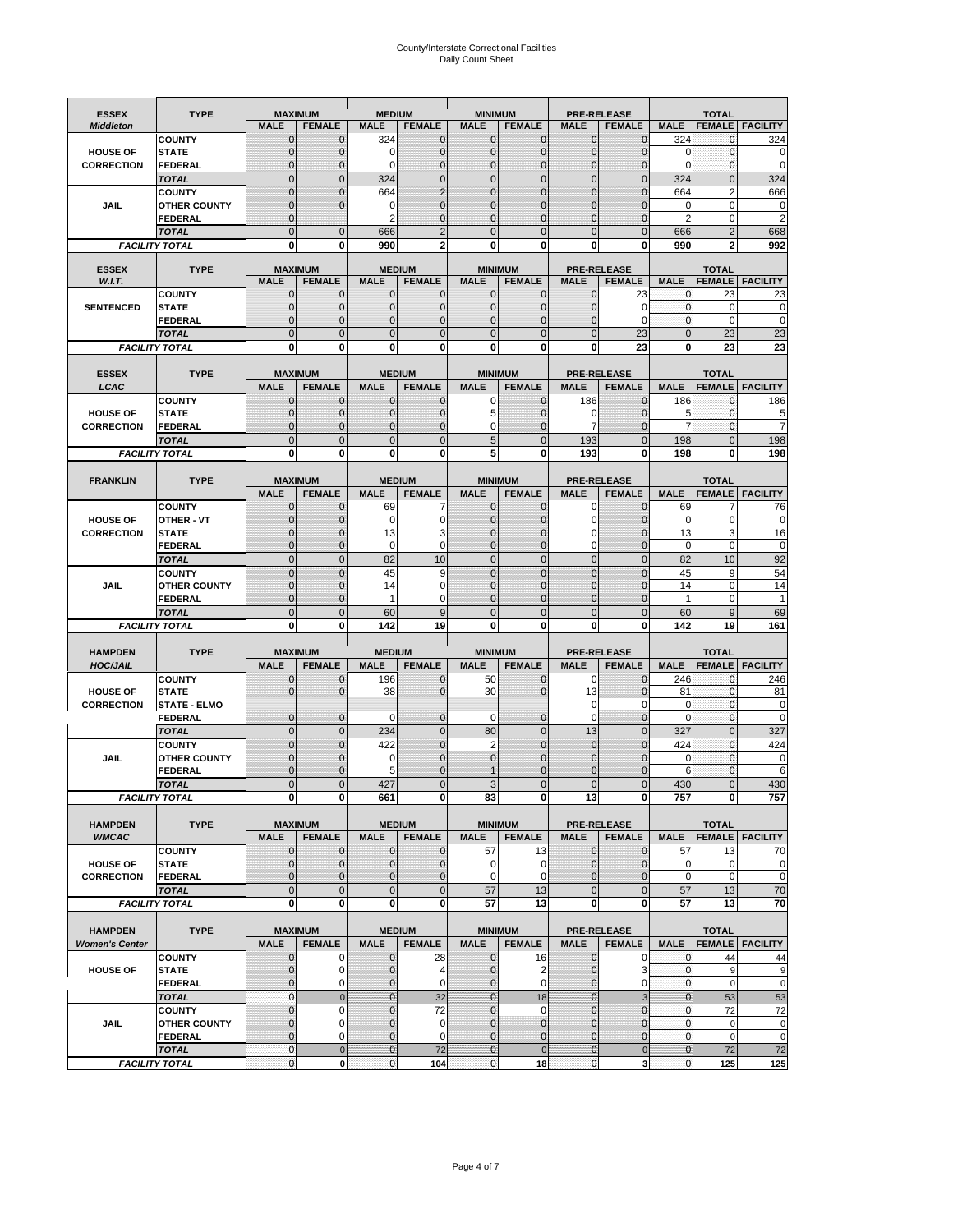| <b>HAMPSHIRE</b>  | <b>TYPE</b>                           |                             | <b>MAXIMUM</b>             |                             | <b>MEDIUM</b>    |                            | <b>MINIMUM</b>                 |                  | <b>PRE-RELEASE</b>      |                             | <b>TOTAL</b>             |                                                                                                                                                       |
|-------------------|---------------------------------------|-----------------------------|----------------------------|-----------------------------|------------------|----------------------------|--------------------------------|------------------|-------------------------|-----------------------------|--------------------------|-------------------------------------------------------------------------------------------------------------------------------------------------------|
|                   |                                       | <b>MALE</b>                 | <b>FEMALE</b>              | <b>MALE</b>                 | <b>FEMALE</b>    | <b>MALE</b>                | <b>FEMALE</b>                  | <b>MALE</b>      | <b>FEMALE</b>           | <b>MALE</b>                 | <b>FEMALE</b>            | <b>FACILITY</b>                                                                                                                                       |
|                   | <b>COUNTY</b>                         | $\mathbf 0$                 | $\mathbf 0$                | 59                          | $\mathbf 0$      | 20                         | $\mathbf 0$                    | 10               | $\mathbf 0$             | 89                          | $\mathbf{0}$             | 89                                                                                                                                                    |
| <b>HOUSE OF</b>   | <b>STATE</b>                          | $\mathbf{0}$                | $\overline{0}$             | 4                           | $\mathbf 0$      | 6                          | $\overline{0}$                 | 1                | $\mathbf 0$             | 11                          | $\mathbf 0$              | 11                                                                                                                                                    |
| <b>CORRECTION</b> | <b>FEDERAL</b>                        | $\mathbf{0}$                | 0                          | $\mathbf 0$                 | $\mathbf 0$      | 0                          | $\overline{0}$                 | $\mathbf 0$      | $\mathbf 0$             | 0                           | 0                        | 0                                                                                                                                                     |
|                   | <b>TOTAL</b>                          | $\mathbf{0}$                | $\overline{0}$             | 63                          | $\mathbf{0}$     | 26                         | $\mathbf{0}$                   | 11               |                         | 100                         | $\mathbf{0}$             | 100                                                                                                                                                   |
|                   | <b>COUNTY</b>                         |                             | $\mathbf 0$                | 81                          | $\overline{0}$   | $\mathbf 0$                | $\overline{0}$                 | $\mathbf 0$      | $\overline{0}$          | 81                          | $\mathbf{0}$             | 81                                                                                                                                                    |
| JAIL              | <b>OTHER COUNTY</b>                   | $\Omega$                    | $\mathbf{0}$               | $\mathbf 0$                 | $\mathbf 0$      | $\mathbf{0}$               | $\mathbf 0$                    | 0                | $\mathbf 0$             | 0                           | $\mathbf 0$              | 0                                                                                                                                                     |
|                   | FEDERAL                               | $\mathbf{0}$                | $\overline{0}$             | 4                           | 0                | $\overline{0}$             | $\mathbf{0}$                   | $\overline{0}$   | $\mathbf 0$             | $\overline{4}$              | $\mathbf{0}$             | $\overline{4}$                                                                                                                                        |
|                   | <b>TOTAL</b>                          | $\mathbf{0}$                | $\mathbf 0$                | 85                          | $\mathbf 0$      | $\overline{0}$             | $\mathbf 0$                    | $\mathbf{0}$     |                         | 85                          | $\mathbf 0$              | 85                                                                                                                                                    |
|                   | <b>FACILITY TOTAL</b>                 | 0                           | 0                          | 148                         | 0                | 26                         | 0                              | 11               |                         | 185                         | 0                        | 185                                                                                                                                                   |
|                   |                                       |                             |                            |                             |                  |                            |                                |                  |                         |                             |                          |                                                                                                                                                       |
| <b>MIDDLESEX</b>  | <b>TYPE</b>                           |                             | <b>MAXIMUM</b>             |                             | <b>MEDIUM</b>    |                            | <b>MINIMUM</b>                 |                  | <b>PRE-RELEASE</b>      |                             | <b>TOTAL</b>             |                                                                                                                                                       |
| E. Cambridge      |                                       | <b>MALE</b>                 | <b>FEMALE</b>              | <b>MALE</b>                 | <b>FEMALE</b>    | <b>MALE</b>                | <b>FEMALE</b>                  | <b>MALE</b>      | <b>FEMALE</b>           | <b>MALE</b>                 | <b>FEMALE</b>            | <b>FACILITY</b>                                                                                                                                       |
| <b>HOUSE OF</b>   | <b>COUNTY</b><br><b>STATE</b>         | $\mathbf 0$<br>$\mathbf{0}$ | $\mathbf 0$<br>$\mathbf 0$ | 0<br>$\mathbf 0$            | 0<br>$\mathbf 0$ | 0<br>$\mathbf 0$           | $\mathbf{0}$<br>$\overline{0}$ | 0<br>0           | 0<br>$\overline{0}$     | 0<br>$\pmb{0}$              | 0<br>$\mathbf 0$         | 0<br>0                                                                                                                                                |
| <b>CORRECTION</b> | <b>FEDERAL</b>                        | $\mathbf 0$                 | $\mathbf{0}$               | $\mathbf 0$                 | $\mathbf 0$      | 0                          | $\overline{0}$                 | 0                | $\mathbf 0$             | $\mathbf{0}$                | $\mathbf 0$              | 0                                                                                                                                                     |
|                   |                                       | $\Omega$                    | $\mathbf 0$                | $\mathbf{0}$                | $\Omega$         | $\overline{0}$             | $\Omega$                       | $\mathbf{0}$     | $\overline{0}$          | $\pmb{0}$                   | $\mathbf{0}$             | $\overline{0}$                                                                                                                                        |
|                   | <b>TOTAL</b><br><b>COUNTY</b>         | $\mathbf{0}$                | $\mathbf{0}$               | $\mathbf{0}$                | $\mathbf 0$      | $\mathbf{0}$               | $\mathbf{0}$                   | $\mathbf{0}$     | $\mathbf 0$             | $\mathbf{0}$                | $\mathbf{0}$             | 0                                                                                                                                                     |
| JAIL              | <b>OTHER COUNTY</b>                   | $\mathbf{0}$                | $\mathbf 0$                | $\mathbf 0$                 | 0                | $\mathbf{0}$               | $\overline{0}$                 | $\mathbf{0}$     | 0                       | $\pmb{0}$                   | 0                        | 0                                                                                                                                                     |
|                   | <b>FEDERAL</b>                        | $\mathbf{0}$                | $\mathbf{0}$               | $\mathbf 0$                 | $\mathbf 0$      | $\mathbf{0}$               | $\overline{0}$                 | $\mathbf{0}$     | $\mathbf 0$             | $\mathbf{0}$                | $\mathbf{0}$             | 0                                                                                                                                                     |
|                   | <b>TOTAL</b>                          | $\mathbf{0}$                | $\overline{0}$             | $\overline{0}$              | $\overline{0}$   | $\overline{0}$             | $\overline{0}$                 | $\overline{0}$   | $\overline{0}$          | $\mathbf{0}$                | $\overline{0}$           | $\overline{0}$                                                                                                                                        |
|                   | <b>FACILITY TOTAL</b>                 | 0                           | 0                          | 0                           | 0                | 0                          | 0                              | 0                | 0                       | 0                           | 0                        | O                                                                                                                                                     |
|                   |                                       |                             |                            |                             |                  |                            |                                |                  |                         |                             |                          |                                                                                                                                                       |
| <b>MIDDLESEX</b>  | <b>TYPE</b>                           |                             | <b>MAXIMUM</b>             |                             | <b>MEDIUM</b>    |                            | <b>MINIMUM</b>                 |                  | <b>PRE-RELEASE</b>      |                             | <b>TOTAL</b>             |                                                                                                                                                       |
| <b>Billerica</b>  |                                       | <b>MALE</b>                 | <b>FEMALE</b>              | <b>MALE</b>                 | <b>FEMALE</b>    | <b>MALE</b>                | <b>FEMALE</b>                  | <b>MALE</b>      | <b>FEMALE</b>           | <b>MALE</b>                 | <b>FEMALE</b>            | <b>FACILITY</b>                                                                                                                                       |
|                   | <b>COUNTY</b>                         | 0                           | $\mathbf 0$                | 263                         | 0                | 14                         | $\mathbf{0}$                   | 23               | $\mathbf 0$             | 300                         | 0                        | 300                                                                                                                                                   |
| <b>HOUSE OF</b>   | <b>STATE</b>                          | 0                           | $\mathbf 0$                | 0                           | $\mathbf 0$      | 0                          | 0                              | 0                | $\mathbf 0$             | 0                           | 0                        | 0                                                                                                                                                     |
| <b>CORRECTION</b> | <b>FEDERAL</b>                        | 0                           | $\mathbf{0}$               | 0                           | 0                | 0                          | $\mathbf{0}$                   | 0                | $\mathbf 0$             | 0                           | 0                        | 0                                                                                                                                                     |
|                   | <b>TOTAL</b>                          | $\mathbf{0}$                | $\mathbf 0$                | 263                         | $\mathbf 0$      | 14                         | $\overline{0}$                 | 23               | $\overline{0}$          | 300                         | $\mathbf{0}$             | 300                                                                                                                                                   |
|                   | <b>COUNTY</b>                         | $\Omega$                    | $\overline{0}$             | 422                         | $\Omega$         | $\overline{0}$             | $\Omega$                       | $\overline{0}$   | $\Omega$                | 422                         | $\mathbf 0$              | 422                                                                                                                                                   |
| JAIL              | <b>OTHER COUNTY</b>                   | 0                           | 0                          | $\mathbf 0$                 | $\mathbf{0}$     | $\mathbf 0$                | $\mathbf{0}$                   | $\mathbf{0}$     | $\overline{0}$          | 0                           | 0                        | 0                                                                                                                                                     |
|                   | <b>FEDERAL</b>                        | $\Omega$                    | $\mathbf 0$                | $\Omega$                    | $\mathbf 0$      | $\mathbf 0$                | $\mathbf 0$                    | 0                | $\mathbf 0$             | $\Omega$                    | $\mathbf 0$              | $\mathbf 0$                                                                                                                                           |
|                   | <b>TOTAL</b>                          | $\mathbf 0$                 | $\overline{0}$             | 422                         | $\overline{0}$   | $\overline{0}$             | $\overline{0}$                 | $\overline{0}$   | $\overline{0}$          | 422                         | $\overline{0}$           | 422                                                                                                                                                   |
|                   | <b>FACILITY TOTAL</b>                 |                             | 0                          | 685                         | 0                | 14                         | $\mathbf{0}$                   | 23               | 0                       | 722                         | 0                        | 722                                                                                                                                                   |
|                   |                                       |                             |                            |                             |                  |                            |                                |                  |                         |                             |                          |                                                                                                                                                       |
|                   |                                       |                             |                            |                             |                  |                            |                                |                  |                         |                             |                          |                                                                                                                                                       |
| <b>NORFOLK</b>    | <b>TYPE</b>                           |                             | <b>MAXIMUM</b>             |                             | <b>MEDIUM</b>    |                            | <b>MINIMUM</b>                 |                  | <b>PRE-RELEASE</b>      |                             | <b>TOTAL</b>             |                                                                                                                                                       |
| Dedham / RT 128   |                                       | <b>MALE</b>                 | <b>FEMALE</b>              | <b>MALE</b>                 | <b>FEMALE</b>    | <b>MALE</b>                | <b>FEMALE</b>                  | <b>MALE</b>      | <b>FEMALE</b>           | <b>MALE</b>                 | <b>FEMALE</b>            | <b>FACILITY</b>                                                                                                                                       |
|                   | <b>COUNTY</b>                         | 0                           | $\mathbf 0$                | 133                         | 0                | 0                          | $\mathbf{0}$                   | 37               | 0                       | 170                         | 0                        | 170                                                                                                                                                   |
| <b>HOUSE OF</b>   | <b>STATE</b>                          | $\mathbf{0}$                | $\mathbf 0$                | 0                           | $\mathbf{0}$     | 0                          | $\mathbf{0}$                   | 0                | $\mathbf 0$             | 0                           | $\mathbf 0$              | 0                                                                                                                                                     |
| <b>CORRECTION</b> | FEDERAL                               | $\mathbf{0}$                | 0                          | 0                           | 0                | 0                          | $\overline{0}$                 | 0                | 0                       | $\mathbf 0$                 | $\mathbf 0$              | 0                                                                                                                                                     |
|                   | <b>TOTAL</b>                          | $\pmb{0}$                   | $\mathbf 0$                | 133                         | $\mathbf 0$      | $\mathbf 0$                | $\overline{0}$                 | 37               | $\mathbf 0$             | 170                         | $\mathbf 0$              | 170                                                                                                                                                   |
|                   | <b>COUNTY</b>                         | $\Omega$                    | $\overline{0}$             | 238                         | $\overline{0}$   | $\overline{0}$             | $\Omega$                       | $\mathbf 0$      | $\overline{0}$          | 238                         | 0                        | 238                                                                                                                                                   |
| JAIL              | INS                                   | $\mathbf{0}$                | 0                          | 0                           | $\mathbf{0}$     | $\mathbf{0}$               | $\mathbf{0}$                   | 0                | $\mathbf 0$             | 0                           | 0                        |                                                                                                                                                       |
|                   | <b>FEDERAL</b>                        | $\mathbf{0}$                | $\overline{0}$             | 52                          | $\mathbf 0$      | $\overline{0}$             | $\Omega$                       | $\mathbf 0$      | $\mathbf 0$             | 52                          | $\mathbf 0$              | 52                                                                                                                                                    |
|                   | <b>TOTAL</b>                          | $\mathbf 0$                 | $\overline{0}$             | 290                         | $\overline{0}$   | $\overline{0}$             | $\overline{0}$                 | $\Omega$         | $\overline{0}$          | 290                         | $\overline{0}$           | 290                                                                                                                                                   |
|                   | <b>FACILITY TOTAL</b>                 | 0                           | 0                          | 423                         | 0                | 0                          | 0                              | 37               | 0                       | 460                         | 0                        | 460                                                                                                                                                   |
|                   |                                       |                             |                            |                             |                  |                            |                                |                  |                         |                             |                          |                                                                                                                                                       |
| <b>NORFOLK</b>    | <b>TYPE</b>                           |                             | <b>MAXIMUM</b>             |                             | <b>MEDIUM</b>    |                            | <b>MINIMUM</b>                 |                  | <b>PRE-RELEASE</b>      |                             | <b>TOTAL</b>             |                                                                                                                                                       |
| <b>Braintree</b>  |                                       | <b>MALE</b>                 | <b>FEMALE</b>              | <b>MALE</b>                 | <b>FEMALE</b>    | <b>MALE</b>                | <b>FEMALE</b>                  | <b>MALE</b>      | <b>FEMALE</b>           | <b>MALE</b>                 | <b>FEMALE</b>            | <b>FACILITY</b>                                                                                                                                       |
|                   | <b>COUNTY</b>                         | $\mathbf{0}$<br>$\Omega$    | $\mathbf{0}$<br>$\Omega$   | $\mathbf 0$<br>$\Omega$     | 0                | 0<br>$\Omega$              | $\mathbf{0}$<br>$\Omega$       | 0                | $\mathbf 0$<br>$\Omega$ | $\mathbf 0$<br>$\Omega$     | 0<br>$\Omega$            | 0                                                                                                                                                     |
| <b>HOUSE OF</b>   | <b>STATE</b>                          |                             |                            |                             | $\overline{0}$   |                            |                                | $\mathbf{0}$     |                         |                             |                          |                                                                                                                                                       |
| <b>CORRECTION</b> | FEDERAL                               | $\mathbf 0$                 | 0<br>$\overline{0}$        | $\mathbf 0$<br>$\mathbf{0}$ | $\mathbf 0$      | $\mathbf 0$<br>$\mathbf 0$ | $\overline{0}$                 | $\mathbf 0$      | $\mathbf 0$             | $\overline{0}$              | $\mathbf 0$              |                                                                                                                                                       |
|                   | <b>TOTAL</b><br><b>FACILITY TOTAL</b> | $\mathbf 0$<br>$\mathbf 0$  | 0                          | 0                           | $\mathbf 0$<br>0 | $\mathbf 0$                | $\mathbf 0$<br><sub>0</sub>    | $\mathbf 0$<br>0 | $\mathbf 0$<br>0        | $\mathbf 0$<br>$\mathbf{0}$ | $\pmb{0}$<br>$\mathbf 0$ |                                                                                                                                                       |
|                   |                                       |                             |                            |                             |                  |                            |                                |                  |                         |                             |                          |                                                                                                                                                       |
| <b>PLYMOUTH</b>   | <b>TYPE</b>                           |                             | <b>MAXIMUM</b>             |                             | <b>MEDIUM</b>    |                            | <b>MINIMUM</b>                 |                  | <b>PRE-RELEASE</b>      |                             | <b>TOTAL</b>             |                                                                                                                                                       |
|                   |                                       | <b>MALE</b>                 | <b>FEMALE</b>              | <b>MALE</b>                 | <b>FEMALE</b>    | <b>MALE</b>                | <b>FEMALE</b>                  | <b>MALE</b>      | <b>FEMALE</b>           | <b>MALE</b>                 |                          | <b>FEMALE   FACILITY</b>                                                                                                                              |
|                   | <b>COUNTY</b>                         | $\mathbf{0}$                | 0                          | 136                         | $\mathbf{0}$     | 0                          | $\mathbf{O}$                   | $\mathbf 0$      | $\mathbf{0}$            | 136                         | $\mathbf 0$              |                                                                                                                                                       |
| <b>HOUSE OF</b>   | <b>STATE</b>                          | $\mathbf{0}$                | $\mathbf 0$                | 54                          | $\mathbf{0}$     | $\mathbf 0$                | $\mathbf{0}$                   | $\mathbf{0}$     | $\overline{0}$          | 54                          | $\mathbf 0$              |                                                                                                                                                       |
| <b>CORRECTION</b> | <b>FEDERAL</b>                        | $\mathbf 0$                 | $\mathbf{0}$               | $\mathbf 0$                 | $\pmb{0}$        | $\mathbf 0$                | $\mathbf{0}$                   | 0                | $\mathbf 0$             | $\mathbf 0$                 | $\mathbf 0$              |                                                                                                                                                       |
|                   | <b>DYS</b>                            | $\mathbf{0}$                | $\mathbf{0}$               | 0                           | $\mathbf{0}$     | $\mathbf 0$                | $\mathbf{0}$                   | $\mathbf 0$      | $\overline{0}$          | $\mathbf 0$                 | $\mathbf{O}$             |                                                                                                                                                       |
|                   | <b>TOTAL</b>                          | $\mathbf 0$                 | $\mathbf 0$                | 190                         | $\mathbf 0$      | $\mathbf 0$                | $\mathbf 0$                    | $\mathbf 0$      | $\pmb{0}$               | 190                         | $\mathbf{0}$             |                                                                                                                                                       |
|                   | <b>COUNTY</b>                         | $\mathbf 0$                 | $\mathbf 0$                | 202                         | $\mathbf{0}$     | $\mathbf 0$                | $\overline{0}$                 | $\mathbf 0$      | $\mathbf 0$             | 202                         | $\mathbf 0$              | 202                                                                                                                                                   |
| JAIL              | <b>OTHER COUNTY</b>                   | $\mathbf{0}$                | $\mathbf{0}$               | 251                         | 0                | $\mathbf 0$                | $\mathbf{0}$                   | 0                | $\mathbf{0}$            | 251                         | $\mathbf 0$              | 251                                                                                                                                                   |
|                   | <b>FEDERAL</b>                        | $\mathbf{0}$                | $\mathbf{0}$               | 184                         | 0                | $\mathbf 0$                | $\overline{0}$                 | 0                | $\overline{0}$          | 184                         | $\mathbf 0$              |                                                                                                                                                       |
|                   | 52A's                                 | $\mathbf{0}$                | $\mathbf{0}$               | 0                           | $\mathbf{0}$     | $\mathbf{0}$               | $\overline{0}$                 | 0                | $\mathbf 0$             | $\mathbf 0$                 | $\mathbf{O}$             |                                                                                                                                                       |
|                   | Non 52A's                             | $\mathbf{0}$                | $\mathbf{0}$               | $\mathbf 0$                 | $\mathbf{0}$     | $\mathbf 0$                | $\overline{0}$                 | $\mathbf 0$      | 0                       | $\mathbf 0$                 | $\mathbf 0$              |                                                                                                                                                       |
|                   | <b>TOTAL</b><br><b>FACILITY TOTAL</b> | $\mathbf 0$<br>0            | $\mathbf 0$<br>0           | 637<br>827                  | $\mathbf 0$<br>0 | $\mathbf 0$<br>$\mathbf 0$ | $\mathbf{0}$<br>$\mathbf{0}$   | $\mathbf 0$<br>0 | $\pmb{0}$<br>$\pmb{0}$  | 637<br>827                  | $\mathbf 0$<br>$\bf{0}$  | 0<br>$\Omega$<br>$\mathbf 0$<br>$\mathbf 0$<br>0<br>136<br>54<br>$\mathbf 0$<br>$\mathbf 0$<br>190<br>184<br>$\mathbf 0$<br>$\mathbf 0$<br>637<br>827 |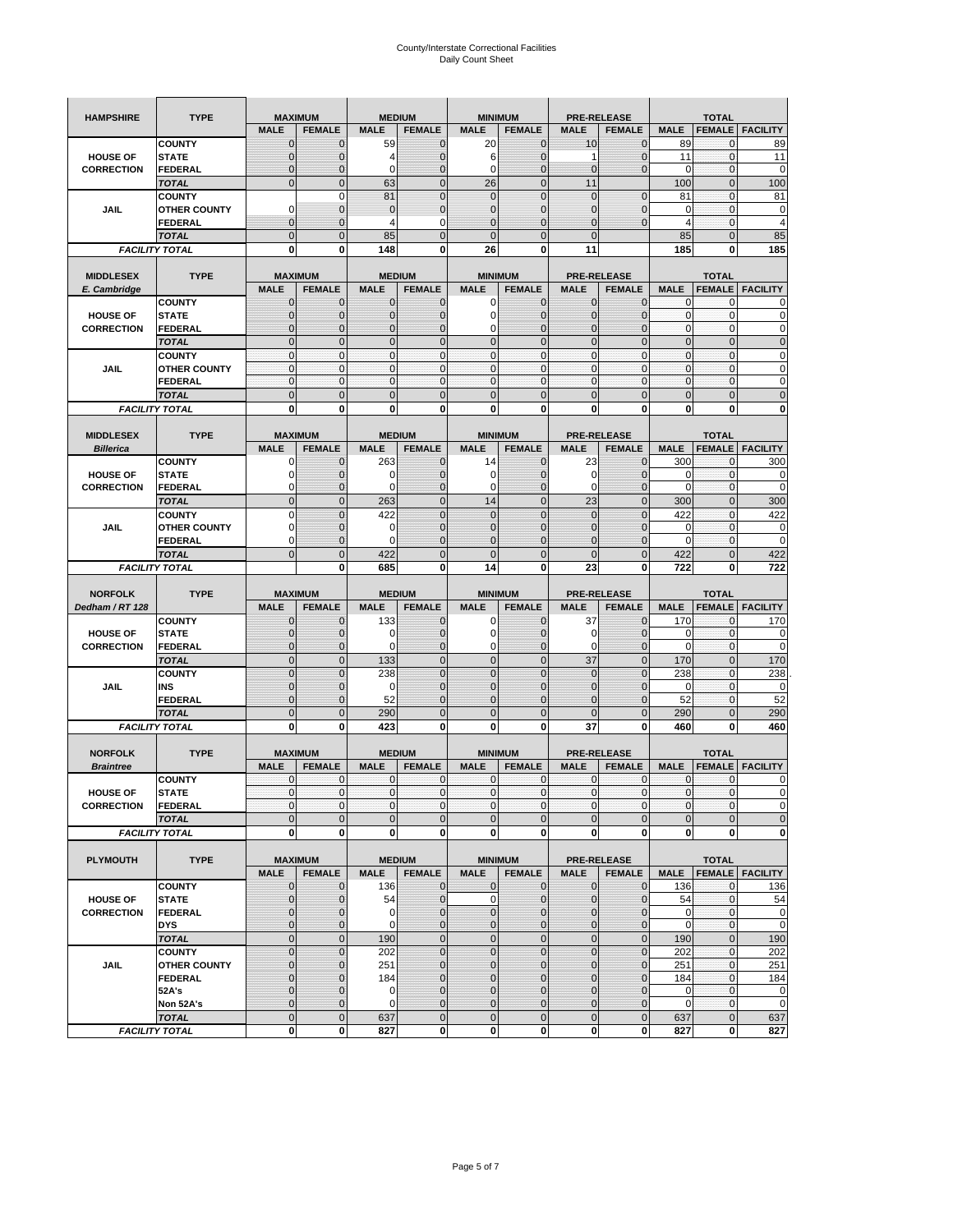# County/Interstate Correctional Facilities Daily Count Sheet

| <b>SUFFOLK</b>        | <b>TYPE</b>           |                              | <b>MAXIMUM</b> |             | <b>MEDIUM</b> |                | <b>MINIMUM</b> |              | <b>PRE-RELEASE</b> |             | <b>TOTAL</b>  |                 |
|-----------------------|-----------------------|------------------------------|----------------|-------------|---------------|----------------|----------------|--------------|--------------------|-------------|---------------|-----------------|
| <b>Nashua Street</b>  |                       | <b>MALE</b>                  | <b>FEMALE</b>  | <b>MALE</b> | <b>FEMALE</b> | <b>MALE</b>    | <b>FEMALE</b>  | <b>MALE</b>  | <b>FEMALE</b>      | <b>MALE</b> | <b>FEMALE</b> | <b>FACILITY</b> |
|                       | <b>COUNTY</b>         | $\Omega$                     | $\mathbf{0}$   | 474         |               | $\mathbf{0}$   | $\Omega$       | $\mathbf{0}$ | $\Omega$           | 474         |               | 475             |
| JAIL                  | <b>OTHER COUNTY</b>   | $\Omega$                     | $\Omega$       | $\Omega$    | 0             | $\Omega$       | $\Omega$       | $\Omega$     | $\Omega$           | $\Omega$    | $\Omega$      | 0               |
|                       | <b>FEDERAL</b>        | $\mathbf{0}$                 | $\mathbf{0}$   | 0           | 0             | $\mathbf{0}$   | $\mathbf{0}$   | $\mathbf 0$  | $\mathbf{0}$       | $\Omega$    | 0             | 0               |
|                       | <b>TOTAL</b>          | $\Omega$                     | $\Omega$       | 474         |               | $\overline{0}$ | $\Omega$       | $\Omega$     | $\Omega$           | 474         |               | 475             |
|                       | <b>FACILITY TOTAL</b> | 0                            | $\mathbf{0}$   | 474         |               | $\mathbf{0}$   | $\bf{0}$       | $\mathbf{0}$ | 0                  | 474         |               | 475             |
|                       |                       |                              |                |             |               |                |                |              |                    |             |               |                 |
| <b>SUFFOLK</b>        | <b>TYPE</b>           |                              | <b>MAXIMUM</b> |             | <b>MEDIUM</b> |                | <b>MINIMUM</b> |              | <b>PRE-RELEASE</b> |             | <b>TOTAL</b>  |                 |
| South Bay             |                       | <b>MALE</b>                  | <b>FEMALE</b>  | <b>MALE</b> | <b>FEMALE</b> | <b>MALE</b>    | <b>FEMALE</b>  | <b>MALE</b>  | <b>FEMALE</b>      | <b>MALE</b> | <b>FEMALE</b> | <b>FACILITY</b> |
|                       | <b>COUNTY</b>         | $\Omega$                     | $\mathbf{0}$   | 516         | 225           | $\mathbf{0}$   | $\mathbf{0}$   | 5            | 3                  | 521         | 228           | 749             |
| <b>HOUSE OF</b>       | <b>STATE</b>          |                              | $\overline{0}$ | $\Omega$    |               | $\Omega$       | O              | $\Omega$     | $\Omega$           | $\Omega$    |               | 1               |
| <b>CORRECTION</b>     | <b>FEDERAL</b>        | $\Omega$                     | $\overline{0}$ | 0           | $\Omega$      | $\mathbf{0}$   | $\Omega$       | $\Omega$     | 0                  | $\Omega$    | $\Omega$      | $\Omega$        |
|                       | <b>TOTAL</b>          | $\Omega$                     | $\overline{0}$ | 516         | 226           | $\mathbf 0$    | $\mathbf{0}$   | 5            | 3                  | 521         | 229           | 750             |
|                       | <b>FACILITY TOTAL</b> | 0                            | 0              | 516         | 226           | $\mathbf{0}$   | 0              | 5            | 3                  | 521         | 229           | 750             |
|                       |                       |                              |                |             |               |                |                |              |                    |             |               |                 |
| <b>WORCESTER</b>      |                       |                              | <b>MAXIMUM</b> |             | <b>MEDIUM</b> |                | <b>MINIMUM</b> |              | <b>PRE-RELEASE</b> |             | <b>TOTAL</b>  |                 |
|                       |                       | <b>MALE</b>                  | <b>FEMALE</b>  | <b>MALE</b> | <b>FEMALE</b> | <b>MALE</b>    | <b>FEMALE</b>  | <b>MALE</b>  | <b>FEMALE</b>      | <b>MALE</b> | <b>FEMALE</b> | <b>FACILITY</b> |
|                       | <b>COUNTY</b>         |                              |                |             |               |                |                |              |                    | 308         | $\Omega$      | 308             |
| <b>HOUSE OF</b>       | <b>STATE</b>          |                              |                |             |               |                |                |              |                    | 0           | 0             | 0               |
| <b>CORRECTION</b>     | FEDERAL               |                              |                |             |               |                |                |              |                    | $\Omega$    | $\Omega$      | 0               |
|                       | <b>TOTAL</b>          | $\Omega$                     | $\mathbf{0}$   | $\Omega$    | $\mathbf 0$   | $\mathbf{0}$   | $\mathbf{0}$   | $\mathbf{0}$ | $\Omega$           | 308         | $\mathbf{0}$  | 308             |
|                       | <b>COUNTY</b>         |                              |                |             |               |                |                |              |                    | 428         | $\Omega$      | 428             |
| <b>JAIL</b>           | <b>OTHER COUNTY</b>   |                              |                |             |               |                |                |              |                    | $\Omega$    | $\Omega$      | 0               |
|                       | FEDERAL               |                              |                |             |               |                |                |              |                    | $\Omega$    | $\Omega$      | $\mathbf 0$     |
|                       | <b>TOTAL</b>          | $\cap$                       | $\Omega$       | $\Omega$    | $\mathbf{0}$  | $\mathbf{0}$   | $\Omega$       | $\Omega$     | $\Omega$           | 428         | $\Omega$      | 428             |
|                       | <b>FACILITY TOTAL</b> | $\Omega$                     | 0              | $\Omega$    | 0             | $\mathbf{0}$   | $\bf{0}$       | $\mathbf 0$  | 0                  | 736         | O             | 736             |
|                       |                       |                              |                |             |               |                |                |              |                    |             |               |                 |
| <b>FEDERAL BUREAU</b> |                       | <b>STATE</b>                 |                |             |               |                |                |              |                    |             |               |                 |
| OF PRISONS            | <b>TYPE</b>           | <b>TOTAL</b><br><b>STATE</b> | 12             |             |               |                |                |              |                    |             |               |                 |
| <b>DYS</b>            | <b>TYPE</b>           | <b>TOTAL</b>                 | $\mathbf{1}$   |             |               |                |                |              |                    |             |               |                 |
|                       |                       |                              |                |             |               |                |                |              |                    |             |               |                 |
|                       |                       | <b>STATE</b>                 |                |             |               |                |                |              |                    |             |               |                 |

\*Data for county facilities is provided by the MA County Sheriffs.